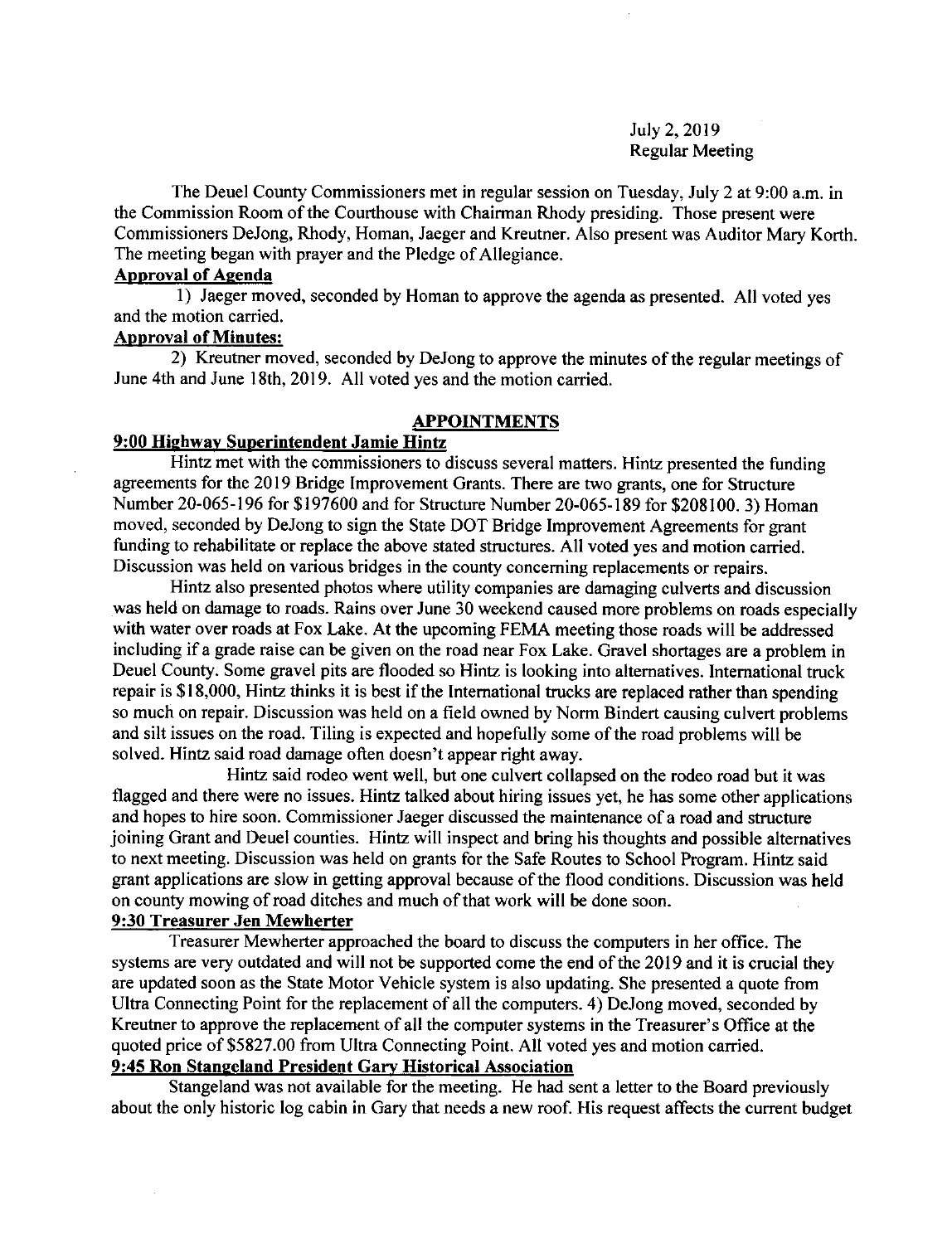year as the roof replacement cannot wait until 2020. The Commissioners cannot make any decisions on this request without more information.

### 10:00 Maria Broksieck Deuel Countv Conservation District

Broksieck met with the Commissioners to give an overview of the Conservation District activities and the proposed budget for 2020. Acres are down and CRP is very little. There are not many trees except riparian buffers. Expenses were higher in 2018. A lot of the expenses and delays were directly due to extreme moisture. Broksieck requested funding for the 2020 budget in the amount of \$9000. She spoke of activities and future plans, including trees given to kids at school field day, the threat of the emerald ash borer and what suggested recommendations were given. She thanked the County for the support in years past.

### 10: 15 Communitv Health Nurse Tammv Baer Ouarterlv Reoort

Baer met with the Commissioners and gave them a quarterly update of the Community Health Nurse Office activities. Contacts and immunizations consistent, flu shot season is over. ASQ Developmental Screenings are available. New "Social/Emotional" screenings target early interventions in autism and emotional problems. Responses coming in for shots before school. August 5<sup>th</sup> is the Back To School Fair at Deuel School. They do vision and hearing screenings with very high tumout. Baer goes to training next week in Pierre and is presenting information on the first annual Bike Rodeo that was held on June  $7<sup>th</sup>$  in Clear Lake which offers obstacle courses, bike inspection and helmet safety along with drawings for prizes. The Deuel County Sheriff's Office partnered in the safety education of bicycles during the Bike Rodeo. She presented that information to the Board as well. Discussion was held on the MMR vaccine, which is highly effective and is required for school attendance with few exceptions. Each state has different regulations.

# l0:30 Drainaqe Board/Steve Johnson Trust-Neal Ruhd

5) DeJong moved, seconded by Kreutner to adjourn as County Commission and reconvene as Drainage Board. All voted yes and motion carried.

Joe Lakness/Neal Ruhd (landowner Steve Johnson trust) requested a permit to drain on the  $NW1/4$  of 9-114-48. Proposed length of the drain is 3800 feet using 8" tile. Area affected for drainage will be 22 acres. Adjoining landowners had signed Permission To Drain. 6) Jaeger moved, seconded by Kreutner to approve and issue Drainage Permit #D19-12 to Neal Ruhd/Steve Johnson Trust to drain on above described property. All voted yes and motion carried.

## 10:45 Drainape/MoDak Land. LLC

MoDak Land, LLC requested a permit to drain on the SW1/4 of 32-116-49. Proposed length ofthe drain is 4119 feet using 8-6-4" tile. Area affected for drainage will be 50 acres. Adjoining landowners had signed Permission To Drain including owners where non-perforated tile will be installed. 7) DeJong moved, seconded by Kreutner to approve and issue Drainage Permit #Dl9-09 to MoDak Land, LLC to drain on above described property as well as Hanten Bros. #Dl9-09A to use existing tile and use larger tile alongside. All voted yes and motion carried.

### 11:00 Drainage/Kremer Farms

Dave Kremer of Kremer Farms requested a permit to drain on the SW1/4 of 21-113-47. Proposed length of the drain is 3000 feet using 5" tile. Area affected for drainage will be 54 acres. Adjoining landowners had signed Permission To Drain. 8) Jaeger moved, seconded by Homan to approve and issue Drainage Permit #D19-10 to Kremer Farms to drain on above described property. All voted yes and motion carried.

### ll : l5 Drainase/Jesse Christianson

Jesse Christianson/Caleb Steele requested a permit to drain on the N1/2NE1/4 of 25-113-48. Proposed length of the drain is 20,720 feet using 4-5-6" tile. Area affected for drainage will be 80 acres. Adjoining landowners had signed Permission To Drain except for Matt Brey who feels the drainage does not concem the SDDOT. 9) Kreutner moved, seconded by Homan to approve and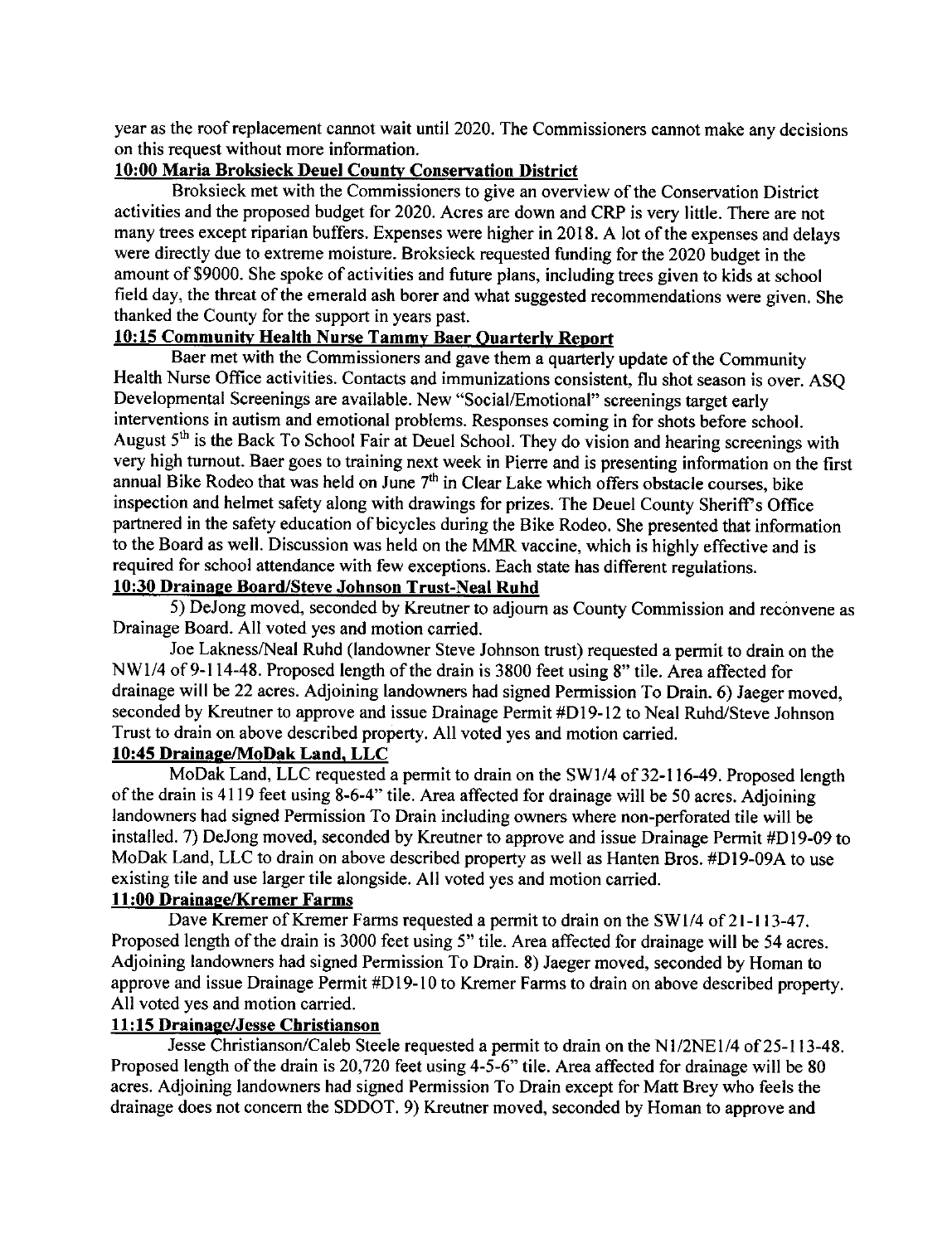issue Drainage Permit #Dl9-l I to Jesse Christianson to drain on above described property. All voted yes and motion carried.

Jesse Christianson also requested a permit to drain on the Nl/2SWll4 of 29-113-47. Proposed length of the drain is 35,000 feet using 8-6-4" tile. Area affected for drainage will be 70 acres. Adjoining landowners had signed Permission To Drain including owners where non-perforated tile will be installed. 10) Jaeger moved, seconded by Rhody to approve and issue Drainage Permit #Dl9-13 to Jesse Christianson to drain on above described property. All voted yes and motion carried.

Jesse Christianson also requested a permit to drain on the SI/2SW1/4 of 30-113-47 and the S1/2SW1/4 of 29-113-47. Proposed length of the drain is 72,000 feet using 15-12-10-8-6-5-4" tile. Area affected for drainage will be 150 acres. Adjoining landowners had signed Permission To Drain including owners where non-perforated tile will be installed. 11) Kreutner moved, seconded by Jaeger to approve and issue Drainage Permit #Dl9-14 to Jesse Christianson to drain on above described property. All voted yes and motion carried.

l2) Jaeger moved, seconded by Homan to adjoum as Drainage Board and reconvene as County Commission. All voted yes and motion carried.

# 11:30 State's Attorney John Knight

State's Attomey John Knight met with the commissioners to discuss several issues. He had been doing research on conflicts of interest. When the Board of Commissioners are acting to amend a zoning ordinance, this is a legislative act and not a quasi-judicial function. This is a decision of policy and not specific interest, therefore bias is not an issue on this decision. In this type of decision it is fine to have favor towards one side much like a political campaign. However when a financial interest is concemed, policy makers, or decision makers who have a direct financial interest would be disqualified. The standard applies to the Planning Commission as well as the Board of Commissioners.

There is communication between the Richardson Law Firm and SDPAA on the second appeal and lawsuit. Knight also suggested mediation in this matter to the attomeys of Invenergy. 11:35 Executive Session pursuant to SDCL 1-25-2(3)

l3) Kreutner motioned, seconded by Homan to move into Executive Session pursuant to SDCL  $1-25-2(3)$  for the purpose of consulting with legal counsel. All voted yes and motion carried. Chairman Rhody declared the Commissioners out of Executive Session at I l:56 a.m.

#### NEW BUSINESS

#### Approve Cash Balance Sheet

14) Jaeger moved, seconded by Homan to approve the cash balance sheet for the month of June. Roll call vote. all voted ves. Motion carried.

### DEUEL COUNTY AUDITOR'S ACCOUNT WITII TREASURER

| <b>END OF MONTH CASH</b><br><b>BALANCE</b> |    | <b>June-2019</b> |  |
|--------------------------------------------|----|------------------|--|
| <b>CASH TOTAL</b>                          | \$ | 2,034.56         |  |
| <b>CHECKS TOTAL</b>                        | S. | 21,338.57        |  |
| <b>CASH ITEM</b>                           | S  | 0                |  |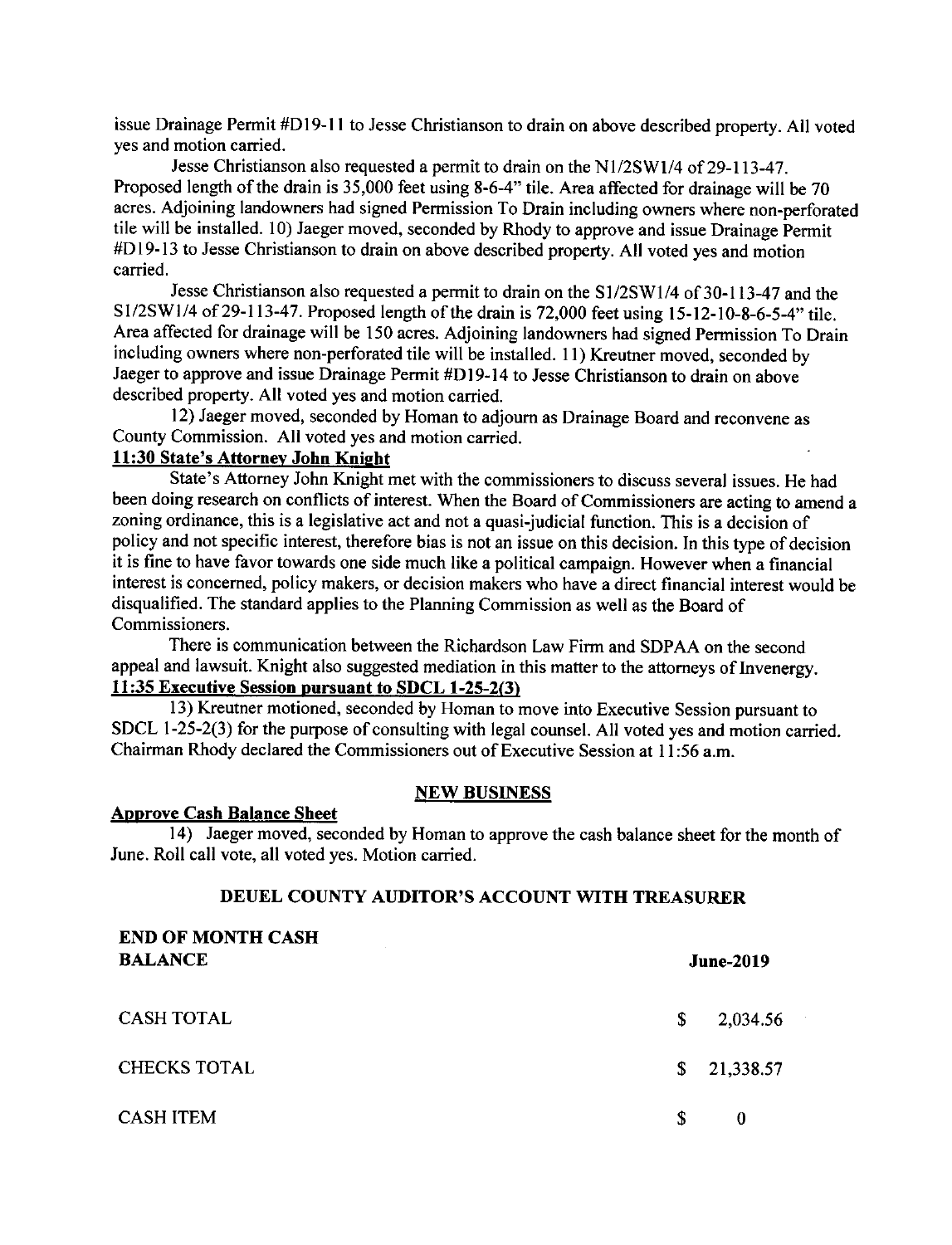| <b>CASH CHANGE SHERIFF</b>                                                                                       | \$                       | 50.00                            |
|------------------------------------------------------------------------------------------------------------------|--------------------------|----------------------------------|
| <b>TOTAL CASH ASSETS ON</b><br><b>HAND</b>                                                                       | \$                       | 23,423.13                        |
| <b>CHECKING ACCOUNT</b><br><b>BALANCE</b>                                                                        | \$                       | 623,639.87                       |
| MM DNB NATIONAL BANK                                                                                             | \$                       | 4,061.34                         |
| PREMIUM MM FIRST BANK & TRUST OF<br><b>TORONTO</b>                                                               |                          | \$4,762,066.46                   |
| <b>CREDIT CARDS</b><br>CD'S<br>\$250,000 DNB<br><b>FIRST BANK &amp;</b><br>\$0<br><b>TRUST</b>                   | \$<br>$\mathbf{\hat{S}}$ | 689.63<br>250,000.00             |
| <b>REVOLVING</b><br><b>LOAN</b>                                                                                  |                          | \$117,408.72                     |
| <b>GRAND TOTAL CASH</b><br><b>ASSETS</b><br>GL CASH BALANCE BY FUNDS:                                            |                          | \$5,784,289.15                   |
| <b>GENERAL</b><br><b>SP REVENUE FUNDS</b><br><b>TRUST &amp; AGENCY</b>                                           |                          | \$2,577,258.02<br>\$2,771,455.36 |
| <b>FUNDS</b><br>townships \$89,481.93 cities<br>\$19,151.84<br>schools<br>\$167,262.05<br>rural fire<br>\$481.89 |                          | \$435,575.77                     |
| <b>TOTAL GENERAL LEDGER</b><br><b>CASH</b>                                                                       |                          | \$5,784,289.15                   |
|                                                                                                                  |                          |                                  |

# Special Meeting, Resolution of Support First District, County Assistance, Sioux Valley Commission Meeting, Property Insurance Requirements

15) DeJong moved, seconded by Jaeger to schedule a special meeting on Monday, July 29<sup>th</sup> at 9:00 a.m. to work on the 2020 budget. All voted yes and motion carried.

l6) Jaeger moved, seconded by DeJong to approve Resolution #19-14 Resolution to Continue Support for the First District Association of Local Governments Fiscal year 2020. All voted yes and motion carried.

### RESOLUTION TO CONTINUE SUPPORT FOR THE